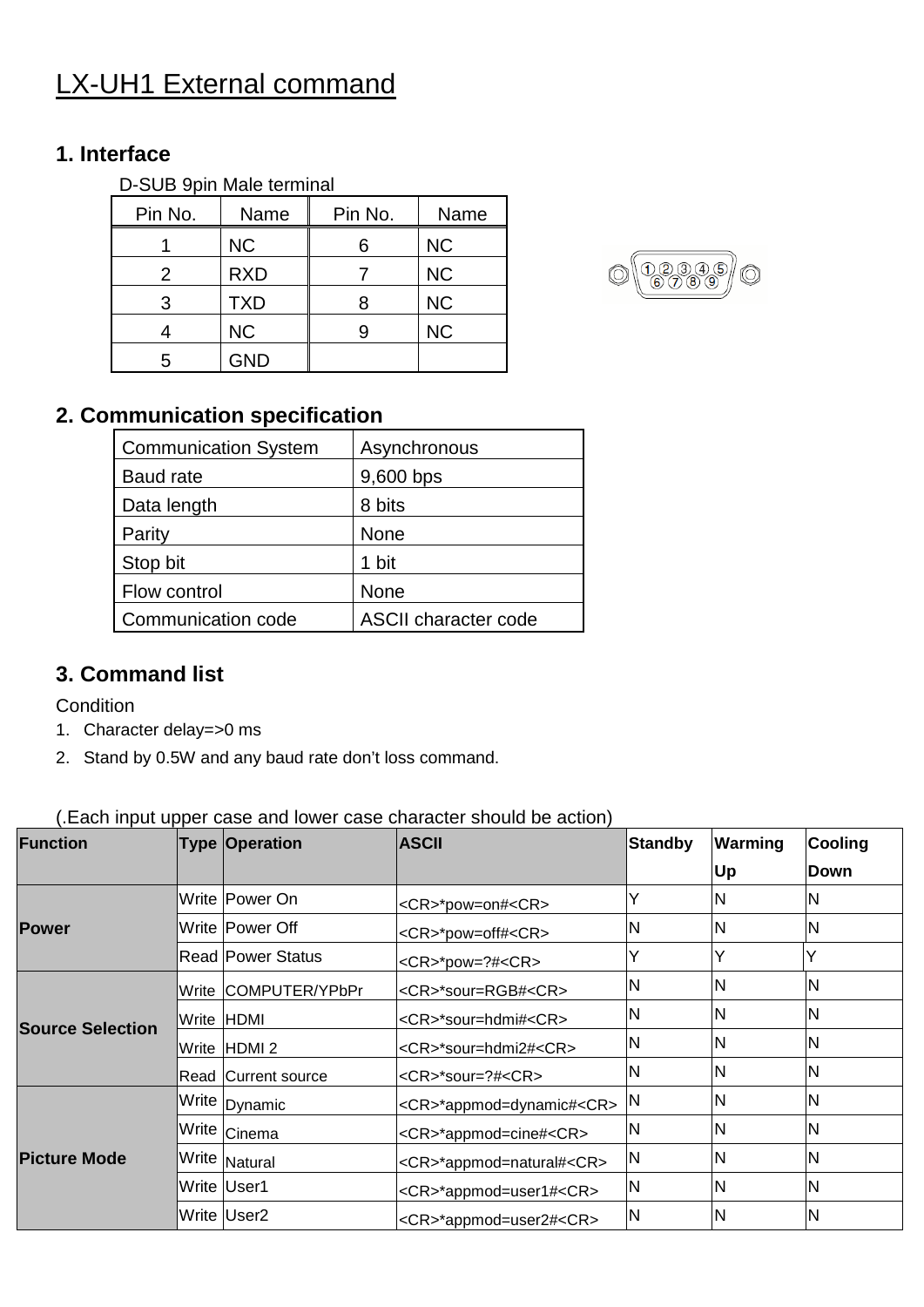|                        |             | Read Picture Mode                                        | <cr>*appmod=?#<cr></cr></cr>   | N            | ${\sf N}$ | N   |
|------------------------|-------------|----------------------------------------------------------|--------------------------------|--------------|-----------|-----|
|                        |             | Write Contrast +                                         | <cr>*con=+#<cr></cr></cr>      | N            | N         | IN. |
|                        | Write       | Contrast -                                               | <cr>*con=-#<cr></cr></cr>      | N            | N         | N   |
|                        |             | Read Contrast value                                      | <cr>*con=?#<cr></cr></cr>      | N            | N         | N   |
|                        |             | Write Brightness +                                       | <cr>*bri=+#<cr></cr></cr>      | N            | N         | N   |
|                        |             | Write Brightness -                                       | <cr>*bri=-#<cr></cr></cr>      | N            | N         | N   |
|                        |             | Read Brightness value                                    | <cr>*bri=?#<cr></cr></cr>      | N            | N         | N   |
|                        |             | Write $\vert$ Color +                                    | <cr>*color=+#<cr></cr></cr>    | N            | N         | N   |
|                        |             | Write Color -                                            | <cr>*color=-#<cr></cr></cr>    | N            | N         | N   |
|                        |             | Read Color value                                         | <cr>*color=?#<cr></cr></cr>    | N            | N         | N   |
|                        | Write       | Tint +                                                   | <cr>*tint=+#<cr></cr></cr>     | N            | N         | N   |
|                        | Write       | Tint -                                                   | <cr>*tint=-#<cr></cr></cr>     | N            | N         | N   |
|                        | Read        | Tint value                                               | <cr>*tint=?#<cr></cr></cr>     | N            | N         | N   |
|                        | Write       | Sharpness +                                              | <cr>*sharp=+#<cr></cr></cr>    | $\mathsf{N}$ | N         | N   |
|                        |             | Write Sharpness -                                        | <cr>*sharp=-#<cr></cr></cr>    | N            | N         | N   |
|                        |             | Read Sharpness value                                     | <cr>*sharp=?#<cr></cr></cr>    | N            | N         | N   |
|                        |             | Write Skin Tone +                                        | <cr>*skintone=+#<cr></cr></cr> | $\mathsf{N}$ | N         | N   |
|                        |             | Write Skin Tone -                                        | <cr>*skintone=-#<cr></cr></cr> | $\mathsf{N}$ | N         | N   |
|                        |             | Read Skin Tone value                                     | <cr>*skintone=?#<cr></cr></cr> | N            | N         | N   |
|                        |             | Write Color Temperature-Low                              | <cr>*ct=low#<cr></cr></cr>     | N            | N         | N   |
| <b>Picture Setting</b> | Write Color |                                                          | <cr>*ct=normal#<cr></cr></cr>  | N            | N         | N   |
|                        |             | Temperature-Normal                                       |                                |              |           |     |
|                        |             | Write Color Temperature-High <cr>*ct=high#<cr></cr></cr> |                                | N            | N         | N   |
|                        |             | Read Color Temperature                                   | <cr>*ct=?#<cr></cr></cr>       | N            | N         | N   |
|                        |             | <b>Status</b>                                            |                                |              |           |     |
|                        | Write       | Aspect 4:3                                               | <cr>*asp=4:3#<cr></cr></cr>    | N            | N         | N   |
|                        |             | Write Aspect 16:9                                        | <cr>*asp=16:9#<cr></cr></cr>   | N            | N         | N   |
|                        |             | Write Aspect 16:10                                       | <cr>*asp=16:10#<cr></cr></cr>  | $\mathsf{N}$ | N         | N   |
|                        | Write       | Aspect Auto                                              | <cr>*asp=AUTO#<cr></cr></cr>   | N            | N         | N   |
|                        |             | Read Aspect Status                                       | <cr>*asp=?#<cr></cr></cr>      | N            | N         | N   |
|                        |             | Write   Overscan Adjustment +                            | <cr>*overscan=+#<cr></cr></cr> | $\mathsf{N}$ | N         | N   |
|                        |             | Write Overscan Adjustment -                              | <cr>*overscan=-#<cr></cr></cr> | N            | N         | N   |
|                        |             | Read Overscan Adjustment                                 | <cr>*overscan=?#<cr></cr></cr> | N            | N         | N   |
|                        |             | value                                                    |                                |              |           |     |
|                        | Write Auto  |                                                          | <cr>*auto#<cr></cr></cr>       | N            | N         | N   |
|                        |             | Write Red Gain +                                         | <cr>*RGain=+#<cr></cr></cr>    | N            | N         | N   |
|                        |             | Write Red Gain -                                         | <cr>*RGain=-#<cr></cr></cr>    | $\mathsf{N}$ | N         | N   |
|                        |             | Read Red Gain value                                      | <cr>*RGain=?#<cr></cr></cr>    | N            | N         | N   |
|                        |             | Write Green Gain +                                       | <cr>*GGain=+#<cr></cr></cr>    | $\mathsf{N}$ | N         | N   |
|                        |             | Read Red Gain value                                      | <cr>*RGain=?#<cr></cr></cr>    | N            | N         | N   |
|                        |             | Write Green Gain +                                       | <cr>*GGain=+#<cr></cr></cr>    | N            | N         | N   |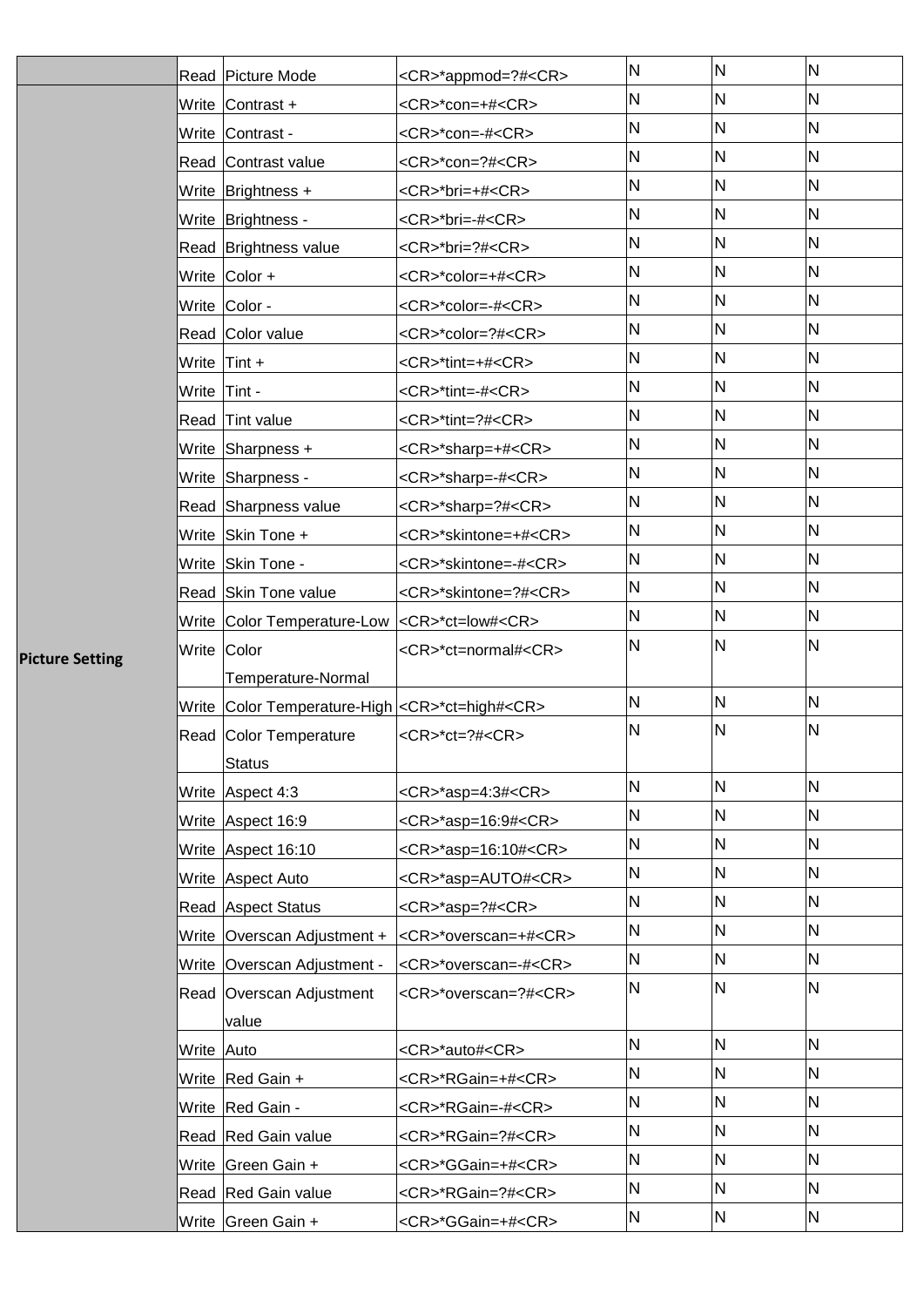|                           | Write Green Gain -                                           | <cr>*GGain=-#<cr></cr></cr>                                       | N            | N            | N   |
|---------------------------|--------------------------------------------------------------|-------------------------------------------------------------------|--------------|--------------|-----|
|                           | Read Green Gain value                                        | <cr>*GGain=?#<cr></cr></cr>                                       | N            | N            | N.  |
|                           | Write Blue Gain +                                            | <cr>*BGain=+#<cr></cr></cr>                                       | N            | N            | N   |
|                           | Write   Blue Gain -                                          | <cr>*BGain=-#<cr></cr></cr>                                       | N            | $\mathsf{N}$ | N   |
|                           | Read Blue Gain value                                         | <cr>*BGain=?#<cr></cr></cr>                                       | N            | $\mathsf{N}$ | N   |
|                           | Write Red Offset +                                           | <cr>*ROffset=+#<cr></cr></cr>                                     | N            | N            | N   |
|                           | Write Red Offset -                                           | <cr>*ROffset=-#<cr></cr></cr>                                     | N            | $\mathsf{N}$ | N   |
|                           | Read Red Offset value                                        | <cr>*ROffset=?#<cr></cr></cr>                                     | N            | N            | N   |
|                           | Write Green Offset +                                         | <cr>*GOffset=+#<cr></cr></cr>                                     | N            | N            | ΙN. |
|                           | Write Green Offset -                                         | <cr>*GOffset=-#<cr></cr></cr>                                     | N            | $\mathsf{N}$ | N   |
|                           | Read Green Offset value                                      | <cr>*GOffset=?#<cr></cr></cr>                                     | N            | N            | N   |
|                           | Write Blue Offset +                                          | <cr>*BOffset=+#<cr></cr></cr>                                     | N            | $\mathsf{N}$ | N   |
|                           | Write Blue Offset -                                          | <cr>*BOffset=-#<cr></cr></cr>                                     | N            | N            | N   |
|                           | Read Blue Offset value                                       | <cr>*BOffset=?#<cr></cr></cr>                                     | N            | N            | N   |
|                           | Write Gamma Selection-1.8                                    | <cr>*gamma=1.8#<cr></cr></cr>                                     | N            | N            | N   |
|                           | Write Gamma Selection-2.0                                    | <cr>*gamma=2.0#<cr></cr></cr>                                     | N            | N            | N   |
|                           | Write Gamma Selection-2.1                                    | <cr>*gamma=2.1#<cr></cr></cr>                                     | N            | N            | N   |
|                           | Write Gamma Selection-2.2                                    | <cr>*gamma=2.2#<cr></cr></cr>                                     | N            | N            | N   |
|                           | Write Gamma Selection-2.3                                    | <cr>*gamma=2.3#<cr></cr></cr>                                     | N            | $\mathsf{N}$ | N   |
|                           | Write Gamma Selection-2.4                                    | <cr>*gamma=2.4#<cr></cr></cr>                                     | N            | N            | IN. |
|                           | Write Gamma Selection-2.6                                    | <cr>*gamma=2.6#<cr></cr></cr>                                     | N            | N            | N   |
|                           | Write Gamma                                                  | <cr>*gamma=CP#<cr></cr></cr>                                      | N            | N            | N   |
|                           | Selection-Contrast                                           |                                                                   |              |              |     |
|                           | Priority                                                     |                                                                   |              |              |     |
|                           | Write Gamma                                                  | <cr>*gamma=BP#<cr></cr></cr>                                      | N            | $\mathsf{N}$ | N   |
|                           | Selection-Brightness                                         |                                                                   |              |              |     |
|                           | Priority                                                     |                                                                   |              |              |     |
|                           | Write Gamma Selection-HLG                                    | <cr>*gamma=HLG#<cr></cr></cr>                                     | N            | N            | N   |
|                           | Read Gamma Selection                                         | <cr>*gamma=?#<cr></cr></cr>                                       | N            | $\mathsf{N}$ | N   |
|                           | <b>Status</b>                                                |                                                                   |              |              |     |
|                           | Write Splash Screen - Black                                  | <cr>*splash=black#<cr></cr></cr>                                  | N            | N            | N   |
|                           | Write Splash Screen - Blue                                   | <cr>*splash=blue#<cr></cr></cr>                                   | N            | N            | N   |
|                           | Write Splash Screen Status                                   | <cr>*splash=?#<cr></cr></cr>                                      | N            | N            | N   |
|                           | Write Background Color -                                     | <cr>*background=black#<cr></cr></cr>                              | N            | $\mathsf{N}$ | N   |
|                           | <b>Black</b>                                                 |                                                                   |              |              |     |
| <b>Operation Settings</b> |                                                              | Write Background Color - Blue < CR>*background=blue# <cr></cr>    | $\mathsf{N}$ | N            | N   |
|                           | Write Background Color -<br>Green                            | <cr>*background=Green#<cr<br><math>\, &gt; \,</math></cr<br></cr> | N            | N            | N   |
|                           | Read Background Color<br><b>States</b>                       | <cr>*background=?#<cr></cr></cr>                                  | N            | $\mathsf{N}$ | N   |
|                           | Write   Projector Position-Front   <cr>*pp=FT#<cr></cr></cr> |                                                                   | N            | N            | N   |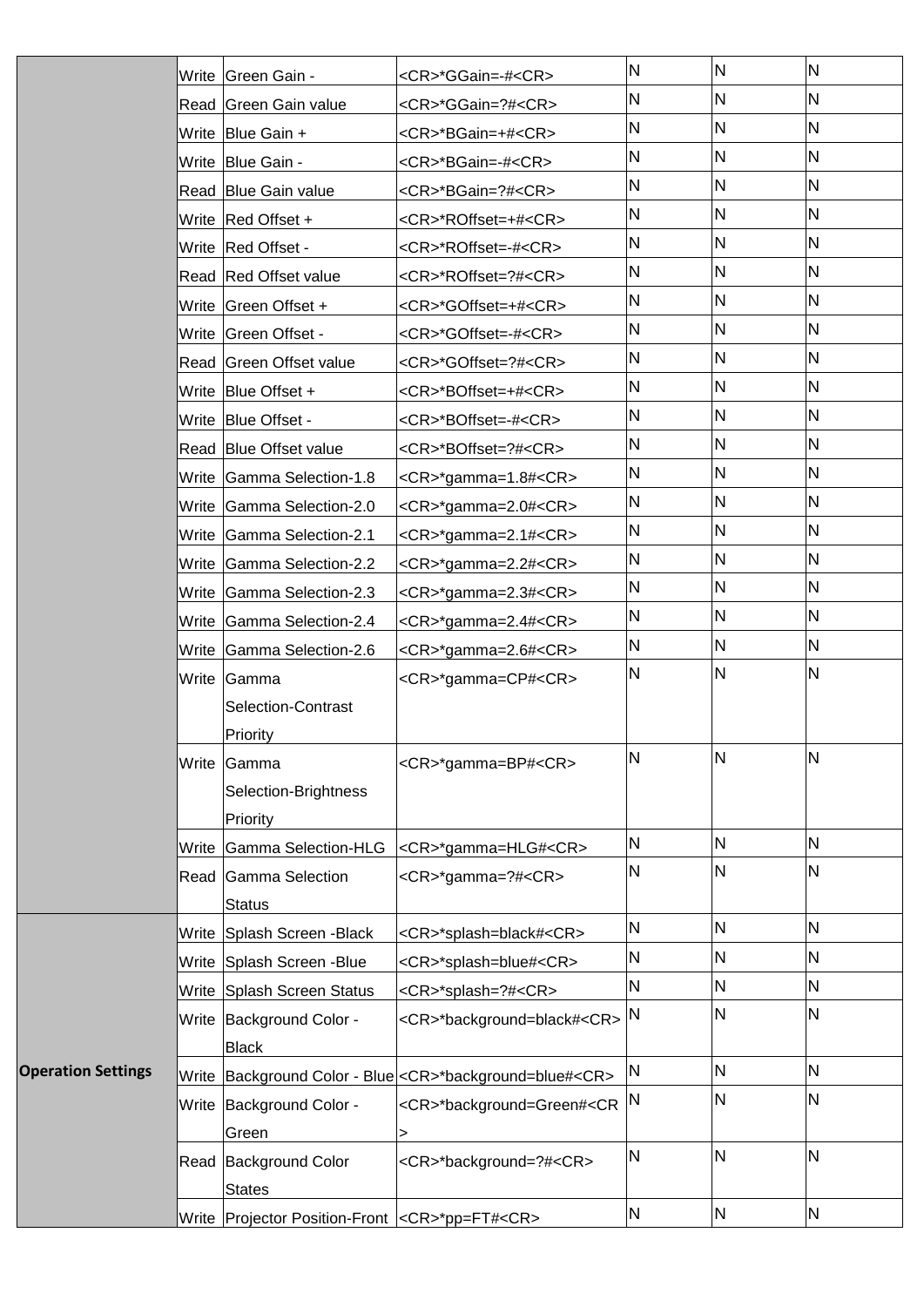|       | Table                                                                |                                                              |   |              |              |
|-------|----------------------------------------------------------------------|--------------------------------------------------------------|---|--------------|--------------|
|       | Write   Projector Position-Rear   < CR >* pp=RE# < CR >              |                                                              | N | IN.          | N            |
|       | Table                                                                |                                                              |   |              |              |
|       | Write   Projector Position-Rear   < CR>*pp=RC# <cr><br/>Ceiling</cr> |                                                              | N | N            | $\mathsf{N}$ |
|       | Write Projector Position-Front <cr>*pp=FC#<cr></cr></cr>             |                                                              | N | $\mathsf{N}$ | N            |
|       | Ceiling                                                              |                                                              | N | $\mathsf{N}$ | N            |
|       | Read Projector Position Status < CR>*pp=?# <cr></cr>                 |                                                              | N | N            | N            |
|       | Write Quick auto search<br>on/Auto source search<br>on               | <cr>*QAS=on#<cr></cr></cr>                                   |   |              |              |
| Write | Quick auto search<br>off/Auto source search<br>off                   | <cr>*QAS=off#<cr></cr></cr>                                  | N | IN.          | N            |
|       | Read Quick auto search<br>status/Auto source<br>search status        | $<$ CR> $*$ QAS=?# <cr></cr>                                 | N | N            | N            |
|       | Write Menu Display Time<br>-Always On                                | <cr>*menutime=on#<cr></cr></cr>                              | N | N            | N            |
|       | Write Menu Display Time -5<br>sec                                    | <cr>*menutime=5s#<cr></cr></cr>                              | N | $\mathsf{N}$ | N            |
|       | Write Menu Display Time -10<br>sec                                   | <cr>*menutime=10s#<cr></cr></cr>                             | N | N            | N            |
|       | sec                                                                  | Write Menu Display Time -15 <cr>*menutime=15s#<cr></cr></cr> | N | N            | N            |
|       | Write Menu Display Time -20<br>sec                                   | <cr>*menutime=20s#<cr></cr></cr>                             | N | N            | N            |
|       | Write Menu Display Time -25<br>sec                                   | <cr>*menutime=25s#<cr></cr></cr>                             | N | N            | N            |
|       | Write Menu Display Time -30<br>sec                                   | <cr>*menutime=30s#<cr></cr></cr>                             | N | N            | $\mathsf{N}$ |
|       | Read Menu Display Time<br><b>Status</b>                              | <cr>*menutime=?#<cr></cr></cr>                               | N | N            | $\mathsf{N}$ |
| Write | Menu Position - Center                                               | <cr>*menuposition=center#<c<br>R &gt;</c<br></cr>            | N | N            | N            |
|       |                                                                      | Write   Menu Position - Top-Left < CR>*menuposition=tl#< CR> | N | N            | N            |
|       | Write Menu Position -                                                | <cr>*menuposition=tr#<cr></cr></cr>                          | N | N            | N            |
| Write | Top-Right<br>Menu Position -<br>Bottom-Right                         | <cr>*menuposition=br#<cr></cr></cr>                          | N | N            | N            |
| Write | Menu Position -<br>Bottom-Left                                       | <cr>*menuposition=bl#<cr></cr></cr>                          | N | N            | N            |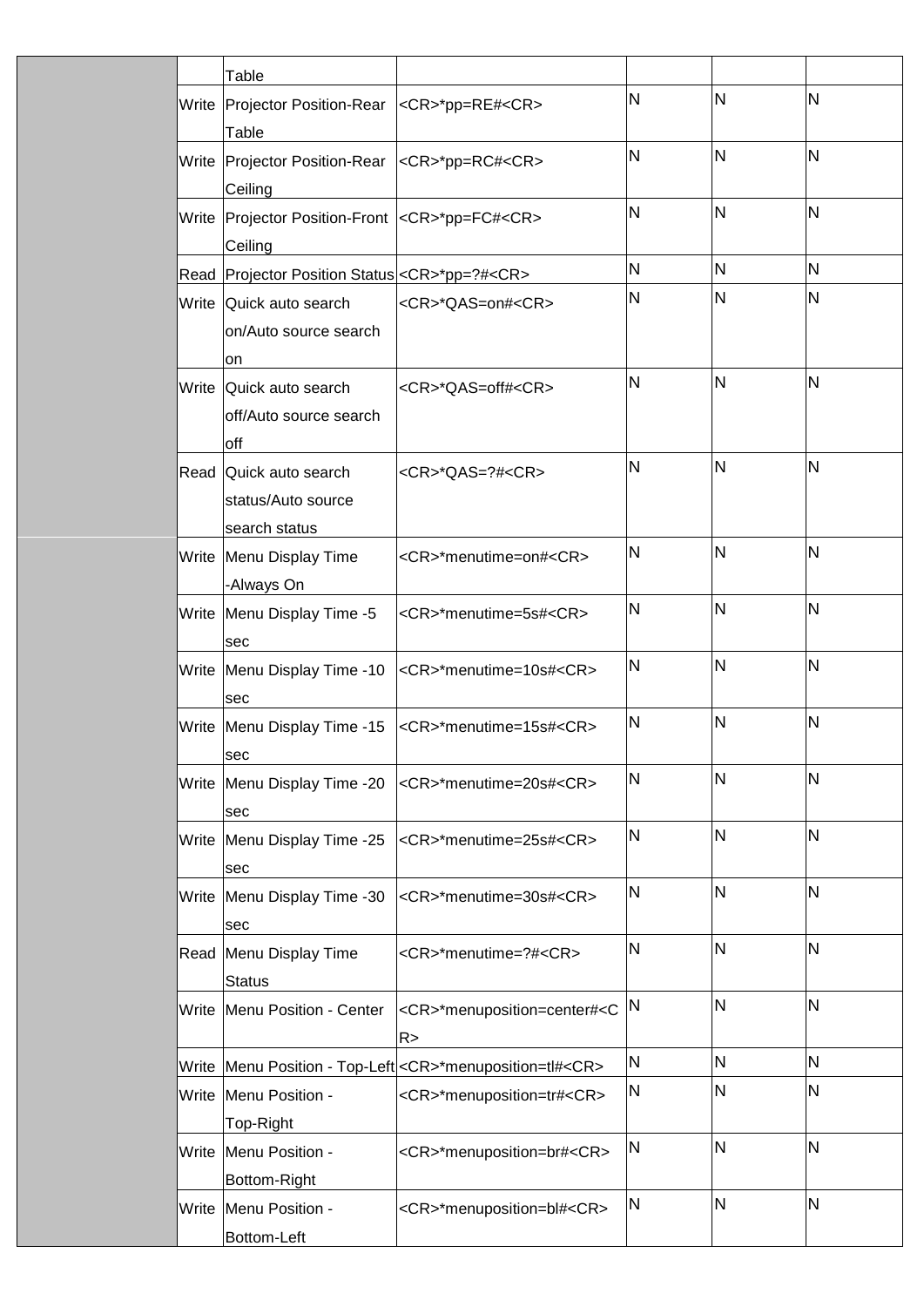| N<br><b>Read Menu Position Status</b><br><cr>*menuposition=?#<cr></cr></cr>     | N | N            |
|---------------------------------------------------------------------------------|---|--------------|
| N<br>Write Reminder Message - On  <cr>*reminder=on#<cr></cr></cr>               | N | N            |
| N<br>Write Reminder Message - Off < CR>*reminder=off# <cr></cr>                 | N | N            |
| N<br>Read Reminder Message<br><cr>*reminder=?#<cr></cr></cr>                    | N | N            |
| <b>Status</b>                                                                   |   |              |
| N<br><cr>*directpower=on#<cr><br/>Write   Direct Power On-on</cr></cr>          | N | N            |
| N<br>Write   Direct Power On-off<br><cr>*directpower=off#<cr></cr></cr>         | N | N            |
| N<br>Read Direct Power On-Status <cr>*directpower=?#<cr></cr></cr>              | N | N            |
| N<br><cr>*ltim=?#<cr><br/>Read Lamp Hour</cr></cr>                              | N | N            |
| N<br>Write Lamp Hour Reset<br><cr>*ltim=reset#<cr></cr></cr>                    | N | N            |
| N<br><b>Lamp Control</b><br>Write Normal mode<br><cr>*lampm=lnor#<cr></cr></cr> | N | N            |
| N<br>Write Eco mode<br><cr>*lampm=eco#<cr></cr></cr>                            | N | N            |
| N<br>Read Lamp Mode Status<br><cr>*lampm=?#<cr></cr></cr>                       | N | N            |
| N<br>Read Model Name<br><cr>*modelname=?#<cr></cr></cr>                         | N | N            |
| N<br>Write Blank On<br><cr>*blank=on#<cr></cr></cr>                             | N | N            |
| N<br>Write Blank Off<br><cr>*blank=off#<cr></cr></cr>                           | N | N            |
| N<br>Read Blank Status<br><cr>*blank=?#<cr></cr></cr>                           | N | N            |
| N<br>Write Menu On<br><cr>*menu=on#<cr></cr></cr>                               | N | N            |
| N<br>Write Menu Off<br><cr>*menu=off#<cr></cr></cr>                             | N | N            |
| N<br>Write Up<br><cr>*up#<cr></cr></cr>                                         | N | N            |
| N<br>Write Down<br><cr>*down#<cr></cr></cr>                                     | N | $\mathsf{N}$ |
| N<br>Write Right<br><cr>*right#<cr></cr></cr>                                   | N | N            |
| N<br>Write Left<br><cr>*left#<cr></cr></cr>                                     | N | N            |
| N<br>Write Enter/OK<br><cr>*enter#<cr></cr></cr>                                | N | N            |
| N<br>Write BACK<br><cr>*back#<cr></cr></cr>                                     | N | N            |
| N<br><cr>*lang=+#<cr><br/>Write Language +</cr></cr>                            | N | N            |
| N<br>Write Language -<br><cr>*lang=-#<cr><br/><b>Miscellaneous</b></cr></cr>    | N | N            |
| N<br>Read Language Status<br><cr>*lang=?#<cr></cr></cr>                         | N | N            |
| N<br>Write Auto Power off -disable<br><cr>*APOFF=DIS#<cr></cr></cr>             | N | N            |
| N<br>Write Auto Power off - 5 min<br><cr>*APOFF=5#<cr></cr></cr>                | N | N            |
| N<br>Write Auto Power off - 10 min<br><cr>*APOFF=10#<cr></cr></cr>              | N | N            |
| N<br>Write Auto Power off - 15 min <cr>*APOFF=15#<cr></cr></cr>                 | N | N            |
| N<br>Write Auto Power off - 20 min <cr>*APOFF=20#<cr></cr></cr>                 | N | N            |
| N<br>Write Auto Power off - 25 min <cr>*APOFF=25#<cr></cr></cr>                 | N | N            |
| N<br>Write Auto Power off - 30 min<br><cr>*APOFF=30#<cr></cr></cr>              | N | N            |
| N<br>Read Auto Power off Status<br><cr>*APOFF=?#<cr></cr></cr>                  | N | N            |
| N<br>Write High Altitude mode on<br><cr>*Highaltitude=on#<cr></cr></cr>         | N | N            |
| N<br>Write High Altitude mode off<br><cr>*Highaltitude=off#<cr></cr></cr>       | N | N            |
| N<br>Read High Altitude mode<br><cr>*Highaltitude=?#<cr><br/>status</cr></cr>   | N | N            |
| N                                                                               |   |              |